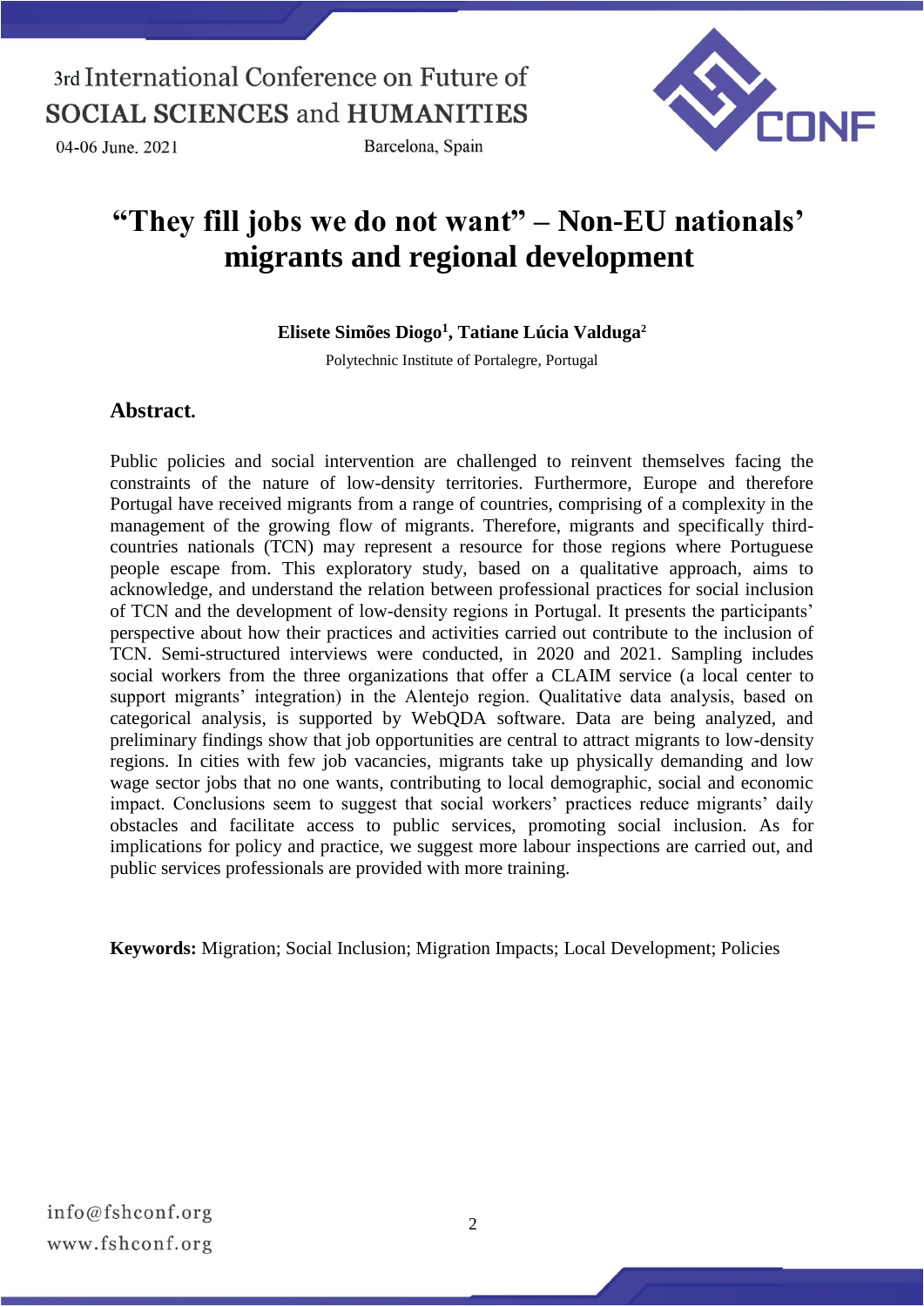

Barcelona, Spain



### **1. Introduction**

Low-density territories are characterized by two demographic tendencies: ageing population and the inability to maintain the population. In Portugal, the decrease in the number of population and ageing population would be sharper had it not been for immigrants. In 2019, a negative natural balance is registered, meaning that more Portuguese die than are born. In contrast, a positive migrant balance is registered, countering the tendency of ageing. (Oliveira, 2020, p. 5; Góis & Marques, 2018).

In this scenario, a question emerges, what is the impact from immigrants, namely thirdcountry nationals (TCN), in the local development of low-density territories.

Limited statistical information on migrants' integration phenomena is available (Góis & Marques, 2018; Oliveira, 2020), similarly scant scholarly attention has been paid to the topic impact of TCN in these regions. This study intends to contribute to fill the research gap.

The present empirical paper, through an exploratory and qualitative approach, aims to contribute to the development of scientific knowledge and to design social policy and practice related to migration flux issues in the respect of human rights.

This study is part of a larger project called, "Ir Além – A inclusão social de TCN e o desenvolvimento de territórios de baixa densidade" [Going beyond – TCN's social inclusion and the low-density territories development], co-financed by the Asylum, Migration, and Integration Fund (AMIF). The central aim is to analyse the relation between professional practices for TCN social inclusion, and regional development. It contributes to inform the development of efficient management policies such as asylum, protection, and migration. Three provinces border "Ir Além" geography, in Alentejo region: Alto Alentejo, Alentejo Central e Baixo Alentejo.

#### **1.1 Portugal as a migration country**

Until the beginning of the 21st century, Portugal was seen as an emigration country, few immigrants settle in Portugal. In 1999, 55% of the foreign population come from Portuguese speaking countries (Góis & Marques, 2018). Therefore, Portugal is identified as an immigration country.

According to Góis & Marques (2018), immigration in Portugal constitutes a complex, multifaceted, diverse reality, marked by different sociodemographic structures. In addition, the authors point out, there are different motivations to migrate and several processes, and diverse ways of perceiving both the integration in the host society, and the migratory project.

Between the cyclical continuity of seasonal immigration, sectorally determined in agriculture or tourism, a temporary migration (albeit in medium term), which characterizes the growing migrations of students, and the long-term migration typical of labor migrations - which includes migration in family, and long-term social integration - there is a whole different migratory universe to be addressed (Góis & Marques, 2018, p. 127).

For the authors, most of the time, immigration in Portugal is the result of multiple, historical, economic, and social processes, which, in macro or meso level, are unique in the lives of migrants.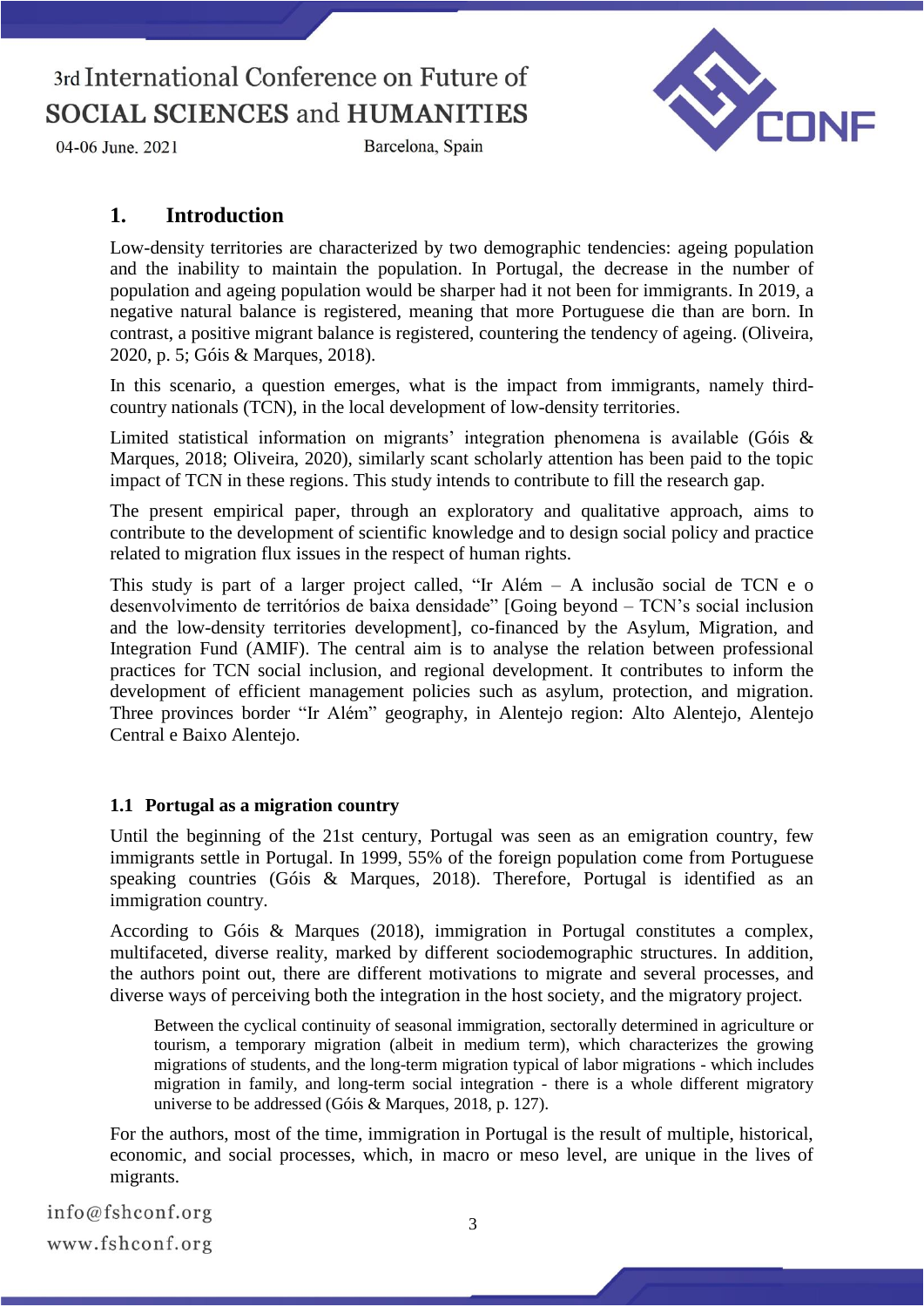

04-06 June, 2021

Barcelona, Spain

According to data from Pordata (2020), we observed that in the 1980s the foreign population in Portugal has a significant increase. In the following decade, in the 1990s, the positive evolution of the annual growth of the foreign population in the country became more intense. The main contribution to this increase, according to Góis & Marques (2018), came from the entry of foreign citizens from the African continent, especially those from African Portuguese Speaking Countries and the European continent (in particular from the European Union countries). However, according to Góis & Marques (2018), between 1980 and 1999, there was a change in the geographic origin of immigrants, with the reduction of the proportion of European and African immigrants in the total of immigrants and with the significant increase in the percentage of Asians and Brazilians. Góis & Marques (2018) refer that this dynamic and diversity of migrants' origins alters Portugal's position from the periphery (in Europe) to the "gateway" into the European migratory system.

At the beginning of the 21st century, according to the authors, several countries in Eastern Europe (in particular Ukraine) and Brazil become the main countries of origin of migrants.

According to Góis & Marques (2018) the need

maintaining controlled wages in sectors such as civil construction and public works, in tourism and in the sectors of unskilled services (e.g., cleaning) implied a recourse to hiring migrant labor. The temporal coincidence of the opening of the Portuguese labor market and of the offer in the international labor market, the existence of access opportunities (via short Schengen visas) and the integration of the Portuguese market in the expansion plan of the global migratory industries implied a change structural impact of immigration in Portugal. (Góis & Marques, 2018, p. 131).

In this period, Ukrainian immigrants were the most significant group, followed by Brazilians and Cape Verdeans, the three nationalities representing 52.6% of the total of third-country nationals legally resident in the national territory (Góis & Marques, 2018).

Since 2015 Portugal has seen an increase in the number of foreign residents in its territory (Pordata, 2020; SEF, 2020). The Immigration, Borders, and Asylum Report (SEF, 2020) grew by 22.9% in 2019, totalling 590,348 holders of residence permits. Among these, we also highlight the increase in national citizens from third countries (TCN). Brazilian nationality is the main resident foreign community with 151,304, representing 25.6% of the total. This is followed by Cape Verde (6.3%), Angola (3.8%) and Guinea-Bissau (3.2%), among African countries, and China among Asian countries, with 4.7%. (SEF, 2020).

As for the geographic distribution of the foreign population, including TCN, it mainly affects the continental coast, with 68.6% being registered in the districts of Lisbon, Faro and Setúbal, totalling 405,089 resident citizens. (SEF, 2020). The Alentejo region, namely the sub-regions, the "Alto Alentejo", the "Alentejo Central" and the "Baixo Alentejo", which delimit this study, follows the national growth trend (Pordata, 2020; SEF, 2020).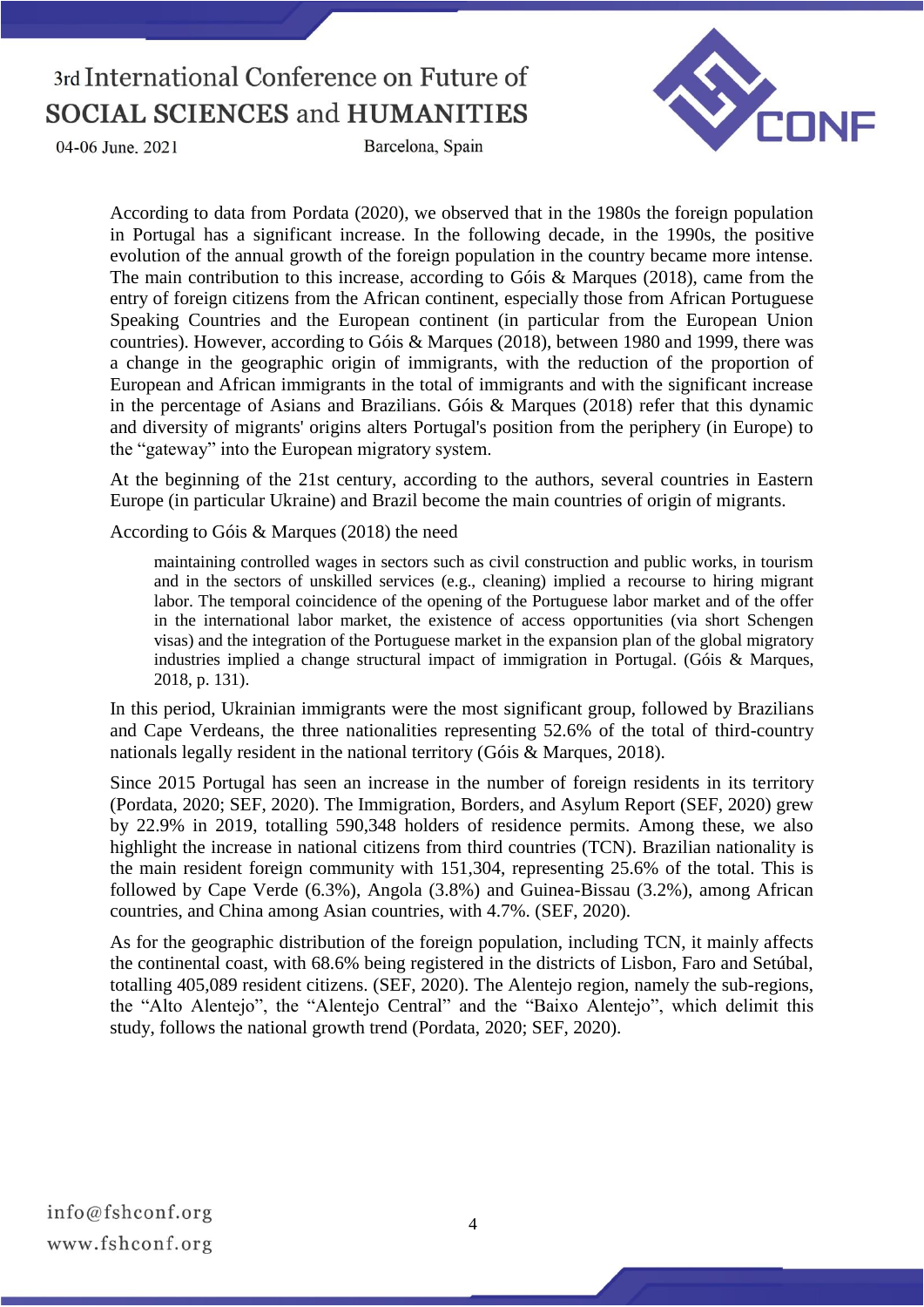04-06 June, 2021

Barcelona, Spain



#### **1.2 Social inclusion of non-EU nationals' migrants – tendencies**

In view of the increase in the population of migrants, integration policies deserve to be highlighted especially when considering that these in Portugal are more vulnerable to exclusion, discrimination, and poverty (Cáritas Portuguesa, 2019).

In this sense, integrating into society, as a citizen, implies five levels (Capucha, 2005): i) access to levels of income and guarantee of minimum consumption of goods and services; ii) participation in the labor market, with the appropriate rights of the labor law, which fosters feelings of usefulness and social satisfaction, in addition to a social status; iii) access to education and lifelong learning, allowing adaptation to changes that occur in institutional contexts; iv) access to social services, to guarantee quality of life and to allow family members to participate in public life, enter the labor market and share domestic responsibilities; v) enjoyment of housing with minimal comfort, in a surrounding environment with infrastructures and a positive image, which fosters social relations and enriches social capital. For immigrants, a country's integration approach shapes the way immigrants think and feel about their new country. Integration policies are one of the strongest factors in shaping attitudes; in the sense of belonging; in political participation; and the health of immigrants in their new country (Solano & Huddleston (2020). The International Organization for Migration (IOM) defines integration as the process by which immigrants are accepted into society. From the point of view of society, they differ between countries, and the responsibility for integration rests with the various actors: the immigrants themselves, the host government, institutions, and communities (IOM, 2004).

However, we argue that immigration policies must go beyond integration, bringing social inclusion to light, with a view to guaranteeing the rights and principles enshrined in the Charter of Fundamental Rights of the European Union (2016 / C 202/02, 7 June 2016). Costa (2017) states that inclusion is linked to the exercise of citizenship and the conditions of equality and opportunities created by societies to counter inequality and exclusion.

Meanwhile, we seek to understand the integration that Portugal promotes regarding immigrants, observing its policy in several areas, namely: social protection, health, education, employment, nationality, as well as family reunification. For that, we analyse what the policies address about them.

The social protection of Portuguese citizens, as well as TCN is guaranteed by the basic law of social security. This equates the TCN to national citizens, that is, they enjoy the same rights to different benefits, in a contributory and non-contributory regime. It is considered that the law considers migration issues, however, it only addresses regularized immigrants.

The basic law on health, on the other hand, identifies the beneficiaries of the National Health System, namely Portuguese citizens; and citizens, with permanent residence or temporary stay or residence, nationals of Member States of the European Union or equivalent, nationals of third countries or stateless persons, applicants for international protection, and migrants with or without their legal situation, under the terms of the applicable legal regime. The provision of health care is assumed without a time limit, and sickness benefit may apply.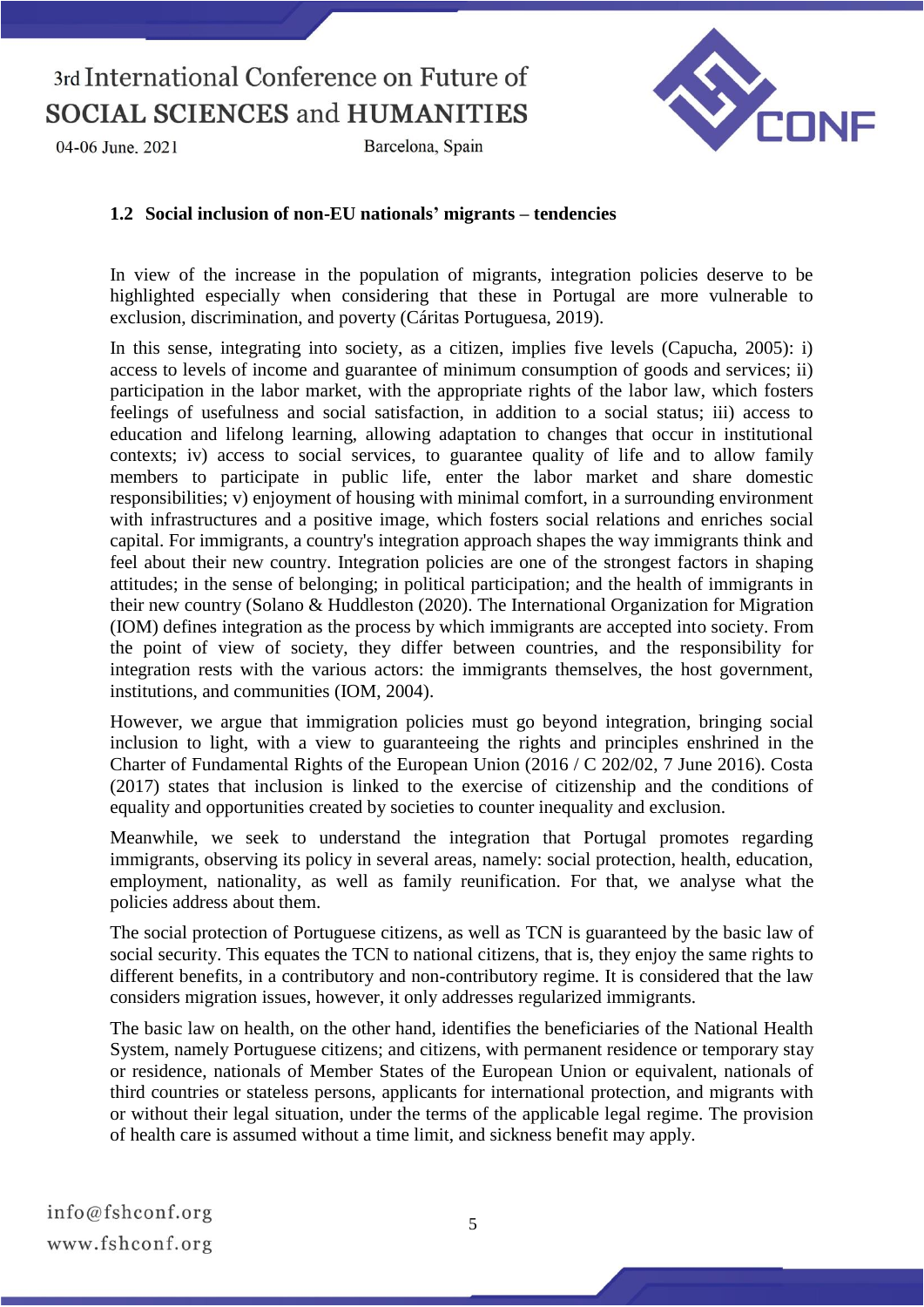04-06 June, 2021

Barcelona, Spain



The Constitution of the Portuguese Republic (CPR), through articles 15 and 74, determines that foreigners who are or reside in Portugal have the same rights as a Portuguese citizen, including those referring to education. The children of foreign citizens residing in Portugal are entitled to the same rights as Portuguese citizens within the scope of the right to equal opportunities for access and academic success. The Constitution also specifically states that the State must ensure the children of immigrants adequate support for the realization of the right to education. Still in the scope of education, the Resolution of the Council of Ministers no. 12-B / 2015, of 20 March, which approves the Strategic Plan for Migration (2015-2020) identifies measures in relation to immigrant students, such as the consolidation of education programs. learning Portuguese as a non-native language; the promotion of intercultural education in schools; and measures that promote educational success and reduce school dropout. In 2016, the Network of Schools for Intercultural Education (REEI) was launched - a network of educational and teaching establishments involved in transforming the school, in its organization and in its pedagogical approach, aiming at interculturality - in a partnership between the High Commissioner for Migrations (ACM), the Directorate-General for Education and the Aga Khan Portugal Foundation.

Another dimension that leads to social inclusion is related to employability. However, Cáritas Portuguesa (2019) highlights the social risks faced by immigrants, not due to the lack of employment, but due to working conditions. They remain "on the front lines for the worst jobs", receiving the worst wages, in a situation of extreme precariousness. On the other hand, the exercise of professional activity benefits foreigners from the point of view of the law, providing for legality under a contract (provision of services or independent professional activity) and having your situation regularized before Social Security, for a minimum 12 months. At the same time, it is foreseen the certification of companies in the extension of the reception of TCN that intend to develop a highly qualified activity, emphasizing the importance for the internationalization of the Portuguese business fabric.

A guarantee of citizenship and social inclusion is related to the recognition of nationality. The nationality law in Portugal, amended in 2020, promulgates the guarantee of becoming Portuguese at birth, of the children of immigrants residing in Portugal, for at least one year.

Family reunification takes on one of the most important aspects of immigrants' lives. This policy measure is one of the ones that has the greatest impact on immigrant communities and allows, through legal means, to require regularization for the entry and stay of family members, which is one of the elements that justify immigration as a support to the demographic growth seen in Portuguese society between the last two censuses (Martins, 2015). The most relevant reasons for granting new residence permits were family reunification (38,204), professional activity (31,511) and study (13,356). (SEF, 2020).

Despite the Portuguese position regarding the integration policy, we emphasize the relevance of the attention to be paid to the level of regularization of migrants. The regularization of migrants and their conditions with the structures, be they political, social and / or employment can present bureaucratic procedures that often "push" the migrant towards situations close to illegality (Esteves, 2017).

Echoing their voices and promoting their involvement in integration actions seems to be the most effective way to achieve a dignified life where human rights are respected, in practice and not only in legislation.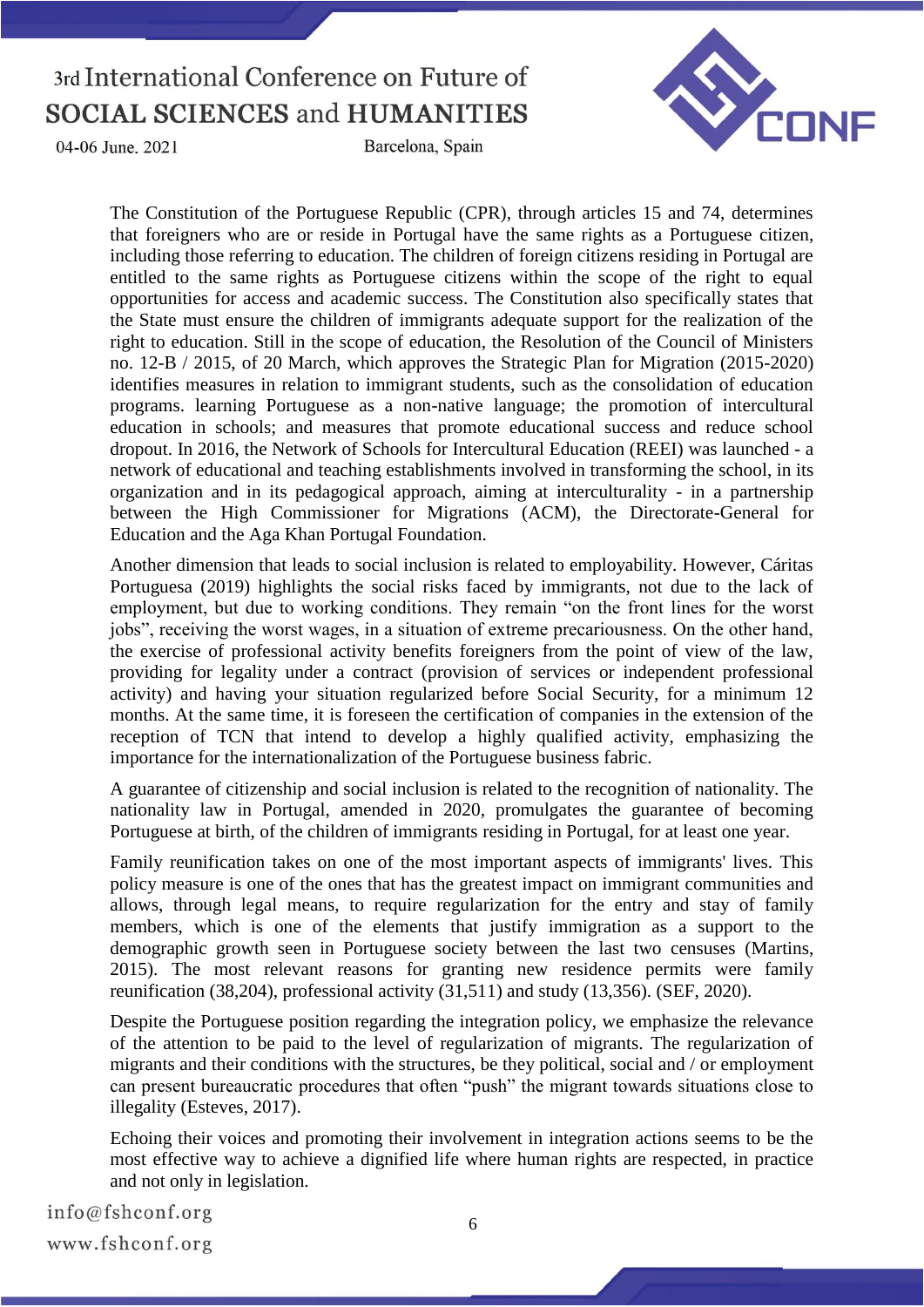04-06 June, 2021

Barcelona, Spain



#### **1.3 Non-UE nationals' migrants in low density territories**

Considering demographic contributions of migrants for Portugal (Oliveira, 2020) a question emerges, how could Non-EU citizens impact on uninhabited regions.

Machado (2003) analysing migrant distribution in Portugal, found out particularities in the countryside. These regions were unable to retain young people and were barely able to attract immigrants. Few local opportunities appealed to natives neither immigrants. Which in turn meant there was no room to substitute emigrants for immigrants. Despite, the author's findings, an increase of immigrants is perceived in the three subregions of the Alentejo: 1) the Alto Alentejo, 2) the Alentejo Central and 3) the Baixo Alentejo (SEF, 2020; Pordata, 25 January 2021) As showed in table 1, in 2019, Brazil is the most represented country of origin (Portada, 25 January 2021), which could be explained by Portuguese also being the native language.

| <b>Country of origin</b>       | The Alto Alentejo<br><b>Subregion</b> | The<br>Alentejo<br><b>Central</b><br><b>Subregion</b> | Baixo<br>Alentejo<br>The<br><b>Subregion</b> |
|--------------------------------|---------------------------------------|-------------------------------------------------------|----------------------------------------------|
| Angola                         | 42                                    | 100                                                   | 66                                           |
| Cape Verde                     | 28                                    | 177                                                   | 163                                          |
| Guinea Bissau                  | 27                                    | 24                                                    | 269                                          |
| Mozambique                     | 36                                    | 39                                                    | 29                                           |
| São Tomé e Príncipe            | 14                                    | 21                                                    | 12                                           |
| Other African countries        | 43                                    | 58                                                    | 117                                          |
| <b>Brazil</b>                  | 588                                   | 1271                                                  | 622                                          |
| American<br>Other<br>countries | 78                                    | 85                                                    | 131                                          |
| China                          | 146                                   | 340                                                   | 221                                          |
| India                          | 14                                    | 29                                                    | 93                                           |
| Nepal                          | 5                                     | 77                                                    | 20                                           |
| Other Asian countries          | 39                                    | 111                                                   | 142                                          |

*Table 1 – Settled non-EU national's migrants in the 3 subregions of the Alentejo region, in 2019.*

*Source: Pordata (25 January 2021).*

In the Alentejo, low population density concept reflects depopulation and an ageing population (Pordata, 25 January 2021), with the inability for renewing the population naturally (Câmara Municipal de Portalegre, 2006; Martins et al, 2013). In the three subregions of the Alentejo the birth rate is 6,8%, meaning 6,8% in the Alto Alentejo, 7,5% in the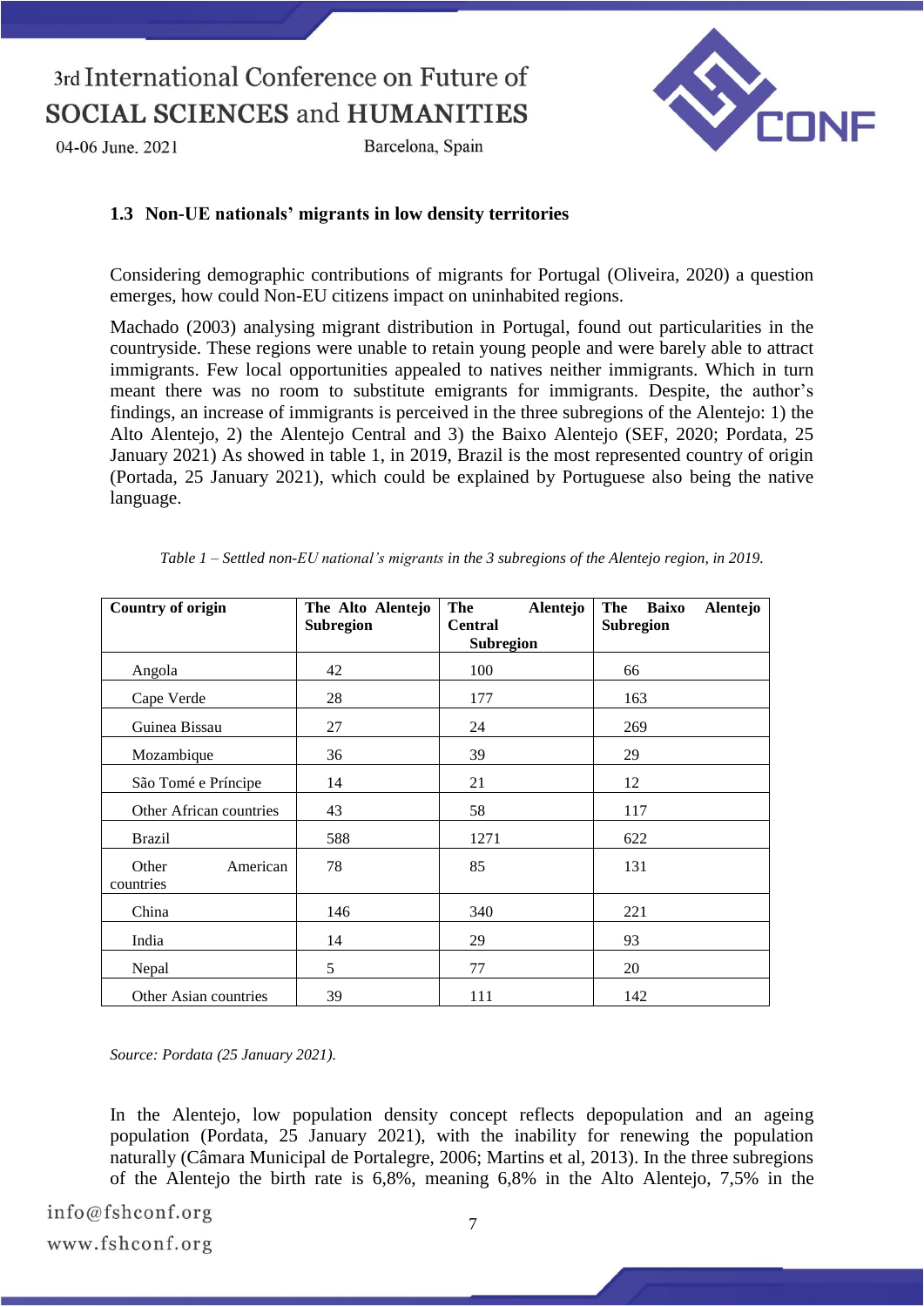04-06 June, 2021





Alentejo Central and 8,4% in the Baixo Alentejo (Pordata, 25 January 2021). The Alto Alentejo has the lowest rate in the national territories. Demography seems to be related directly with GDP (gross national product) of these regions, in the Alentejo GDP per capita, in 2017, in the Alto Alentejo is 14,7 well below national data (18,9). The Alentejo Central is 16,7 and the Baixo Alentejo is 18,1. However, according to 2018 data available, these subregions are in line with a continuous growth since 2012 (INE, 27 January 2021).

From the point of view of Non-EU migrants influence in the development of low-density territories, Kasimis (2008) refers to the existence of a positive relationship between the migration dynamics and the regional development. Demographic impact is solid, Oliveira (2020) states that foreigners proceed in contributing to births, in 2019 foreign women were responsible for 12,7% of live births in Portugal, minimizing ageing. Immigrants are likely to be younger than Portuguese citizens, reporting to fertile and working age (Oliveira, 2020). The immigrant community moreover balance the financial situation of retirement pension in the Portuguese system each time that social security contributions occur (Quintino, 2018).

Kasimis (2008) concludes the larger agricultural practice there is, the higher immigrant manpower is demanded, an increased tendency in the last years. In every region studied, immigrants do not compete against local labour force, in contrast, they meet necessities, especially in seasonal campaigns. Saying this, competition against non-qualified workforce is not excluded, as immigrants are likely to represent a lower cost salary. However, other benefits emerge in family farming business, physical tasks are conducted by immigrants, while the owner and natives conduct management tasks. Therefore, agriculture may represent one of the reasons for the increase of foreigners in the Alentejo. In a land with ageing population, immigrants replace local workforce (Reis et al. 2011; Castro, 2009; Velez, 2011).

Castro (2014) carried out a similar study, namely in the Alto Alentejo and in Badajoz, Spain. The author proves that immigrants, in this Iberian region, constitute human and social capital that promote regional development and effectively it has happened. Fundamental, this position is supported in contributions as: producers (businesses, job creation, services and products offered to local population); consumers (local services and products, home purchase); buildings rehabilitators (real estate); demographic (increase population, mainly working age groups); sociocultural (volunteer, cultural and educational sharing).

In Portalegre, in the Alto Alentejo subregion, a social diagnosis about migrants was taken (Câmara Municipal de Portalegre, 2006). The sampling was constituted by a board of local migration observers, to whom several questions were asked for a possible scenario within five years about migrants' regional impact, focused on a) economic activity ("probable" is the answer on average), b) Social Security budget (40% consider it likely), c) negative impact on people and property security (40% consider it unlikely), d) negative impact on sociocultural dynamic and associativism (40% said unlikely), e) tolerance increase (the majority said even), f) negative impact on health conditions of native people such as contagious diseases (the majority said unlikely), f) changes in local education opportunities (the majority said likely). Summary, the answers reflected a moderated or high position about the occurrence probability.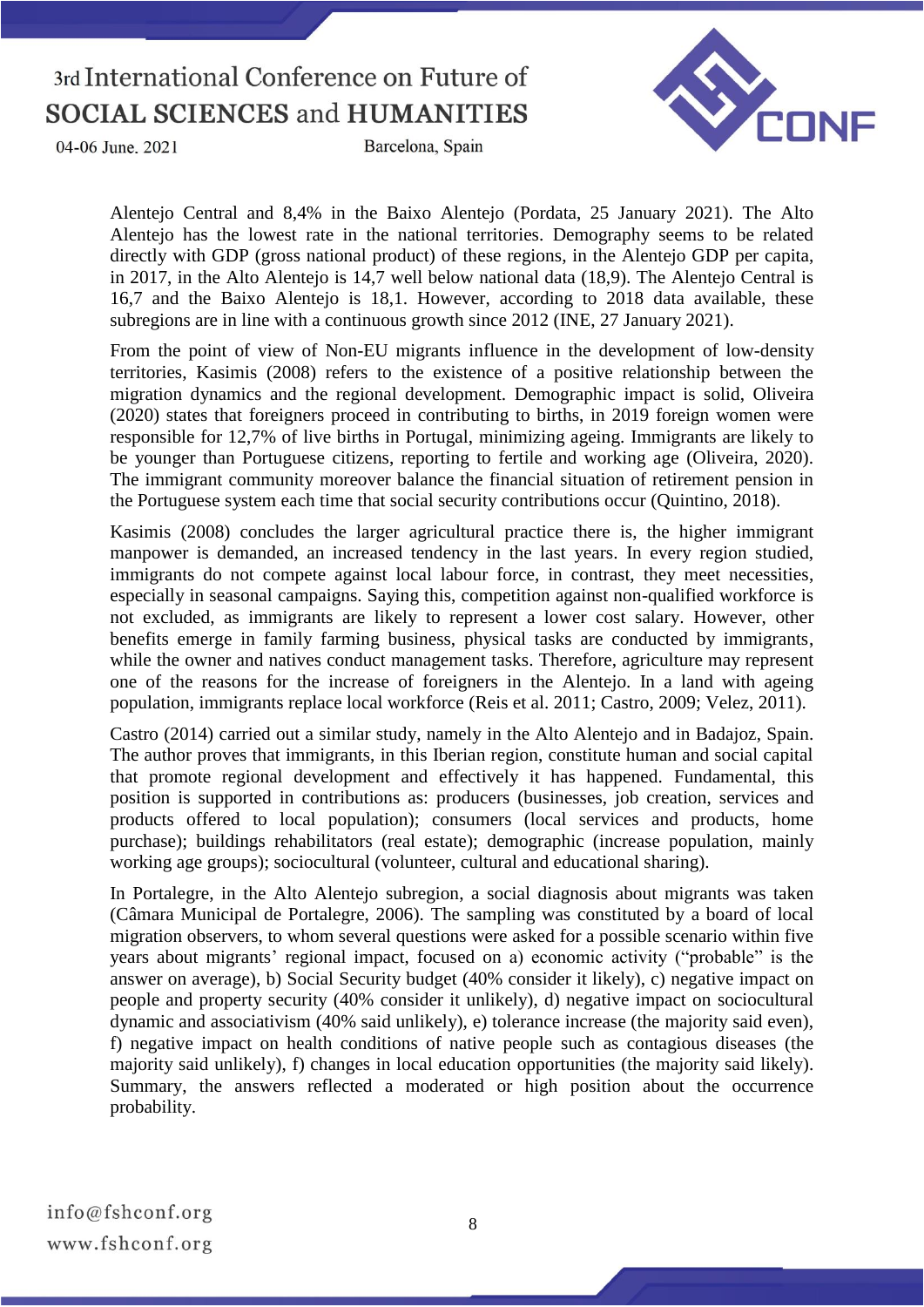

Barcelona, Spain



### **2. Methods**

This exploratory study, based on a qualitative approach, aims to acknowledge, and understand the relation between professional practices for social inclusion of TCN and the development of low-density regions in Portugal. It presents the participants' perspective about how their practices and activities carried out contribute to the inclusion of TCN.

This study, as it is integrated into a larger research, is in progress. At a first stage, it is developed through a qualitative methodological approach, through bibliographic reviews and documentary analyses of the existing scientific literature on the state of the problem.

In a second stage, empirical data gathering has been performed. In 2020 and 2021 semistructured interviews were conducted with professionals. Attending the SARS-Cov-2 Pandemic scenario, one face-to-face interview, and two remote interviews were considered safer. It varied in length and, on average, took over one and a half hours. Whether face-toface or remotely, the conversation was conducted in each team office to ensure that participants felt comfortable. Oral consent was obtained as the first step, before recording the conversation. Therefore, all interviews were digitally recorded and fully transcribed verbatim. Interviews were anonymised and the participants were assured of confidentiality.

The interview schedule comprised four dimensions in general terms (1) the interviewees' personal background and experience with migrants; (2) migrants / Non-UE nationals' migrants' features — i.e., numbers, motivations, impacts, future expectations; (3) professional practices for migrants' social inclusion; and (4) perspectives on immigration policy, suggestions for improvements and so on.

Sampling includes practitioners from the three organizations that offer a CLAIM service (a local centre to support migrants' integration) in the Alentejo region. The interviewees in this paper are identified as *CLAIM team 1a* and *CLAIM team 1b* (two participants from the team participated); *CLAIM team 2*; and *CLAIM team 3*, according to the name of the service and a number associated with the chronologic order of the interview conducted. In terms of education, 2 social workers (*CLAIM team 1 and 2)*, 1 social pedagogue (*CLAIM team 3*) and 1 engineer (*CLAIM team 1a*), having professional experience with migration ranging from 2 to 25 years.

Qualitative data analysis, based on categorical analysis, is supported by WebQDA software. The qualitative empirical data treatment is based on a categorical analysis. The understanding of a text provides a theory and complementarily, constitutes support for further data collection (Flick, 2005). Codes and categories emerged and then several analytical outputs were raised based on them. Diagrams and memos supported the construction of the report.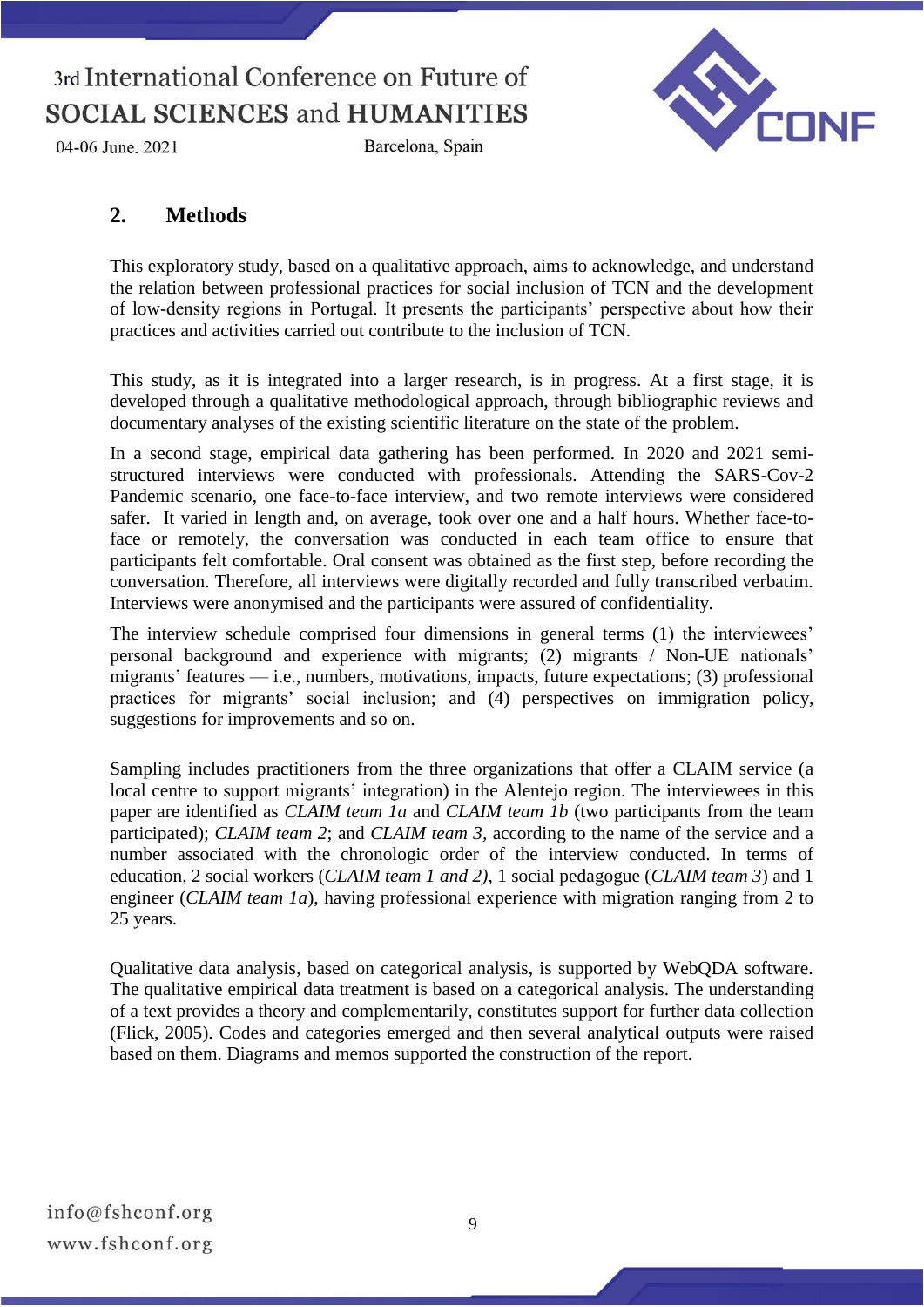

Barcelona, Spain



### **3. Preliminary Results**

Data is being analysed, and preliminary findings show that job opportunities are central to attracting migrants to low-density regions. In cities with few job vacancies, migrants take up physically demanding and low wage sector jobs that no one wants, contributing to local demographic, social and economic impact.

The integration that the Government promotes regarding immigrants, takes place through politics in several areas, namely: social protection, health, education, employment, nationality, housing, as well as family reunification. In this sense, we also seek to understand how these are developed on the ground through professionals and reception services.

The social protection of the TCN is guaranteed by the law of Social Security. It is considered that the law takes into account migration issues, however, it only addresses regularized immigrants.

"Only if the situation is regularized. We try the typical social supports, to which anyone will be entitled, such as family allowance, RSI [*Rendimento Social de Inserção* – a benefit for social integration], or other social support". (CLAIM team 1b)

However, those who still do not have their situation regularized in the country also receive social support from the Local Support Center for the Integration of Migrants (CLAIM).

"We have an easy articulation at that level (…) we articulate with the social canteens or with the POAPMC [*Programa Operacional de Apoio às Pessoas Mais Carenciadas* – a Program to support the most poor people] that distributes foodstuffs, we do the signaling, we talk to colleagues and whenever there are vacancies [we make them available], and also taking into account the urgency of the situation, they are integrated ". (CLAIM team 1b).

"When we don't have it, we ask the Social Store of the City Council. Household products". (CLAIM team 1a)

(…) Often when they need certificates of residence, composition of the household with the parish council, we accompany these processes; some social support depending on the needs that we are perceiving, may have to do with our store, provision of goods, such as clothing, food. Punctual monetary support, too, for a household income, electricity, purchase of diapers for children, these type of situations". (CLAIM team 1b).

As noted, health is also part of the foreigners' integration policy. In this sense, the social services that work with TCN citizens act as facilitators with the national health service, through local services. The objective is to ensure that the TCN have the rights that are enshrined in the legislation in a practical way, through the assignment of a family doctor, for example, and normal access to health care like any other citizen.

"We articulate with the Health Center, we facilitate their registration at the Health Center, if they have no "expression of interest"[to regularize and have got authorization for being in Portugal], they cannot be assigned a user number, but usually the colleague, a Social Worker, can facilitate the assignment of a family doctor and they make appointments, make regular appointments whenever they need to, have normal access like anyone else. They pay like us, they are not exempt. (…) They do the exams, consultations, if they manage to pay, they pay, if they do not have a debt. Nevertheless, even if they have a debt, they do not fail to enjoy the care." (CLAIM team 1b).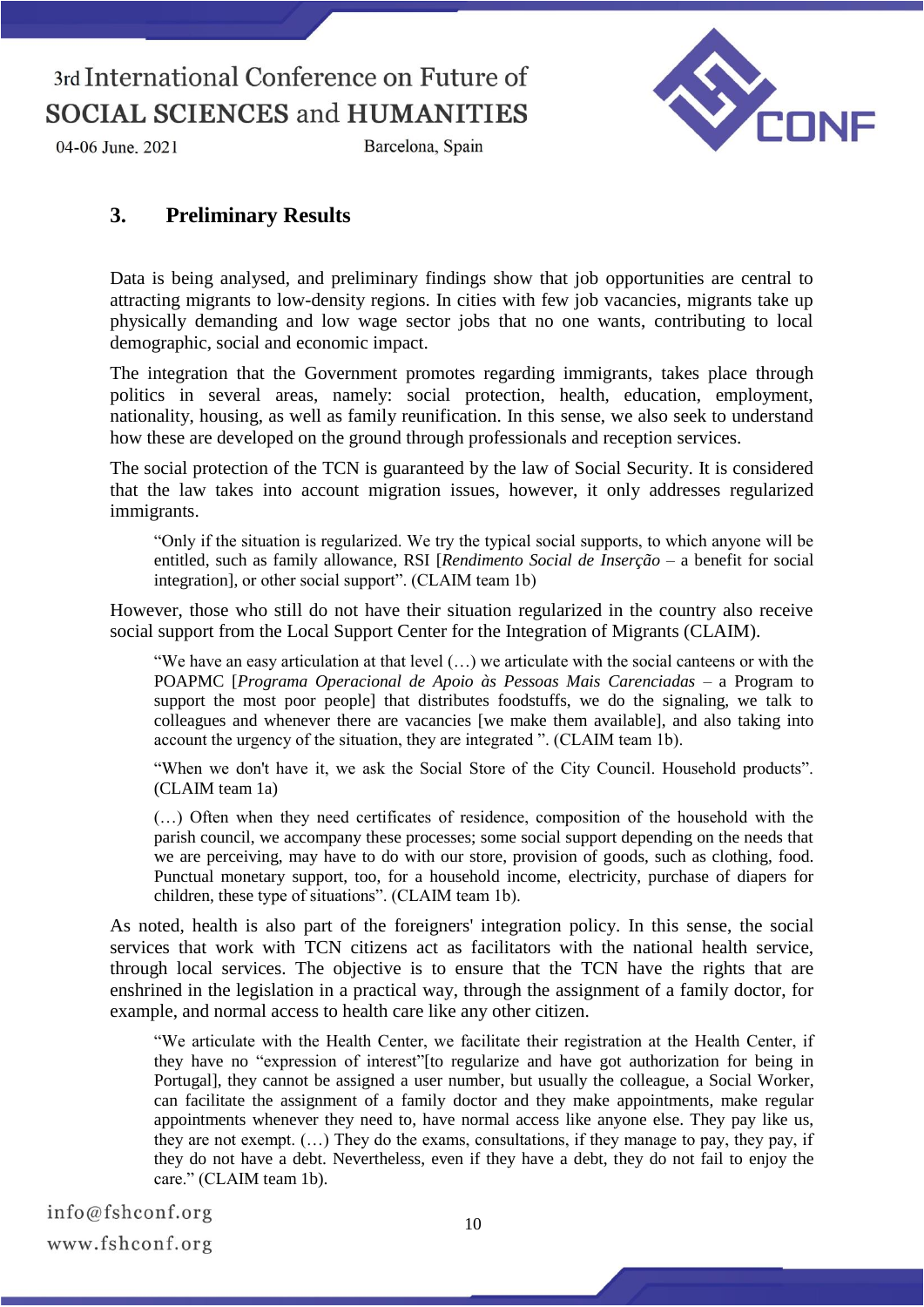04-06 June, 2021

Barcelona, Spain



"Regularization is not an impediment to accessing the health service they always have". (CLAIM team 2).

The education of the children of foreign citizens residing in Portugal must be ensured, however, there may still be some constraints in this regard.

*"*Sometimes they feel obstacles in schools because children do not have a Social Security number, they do not let them enroll. - "*We cannot accept your child's registration because there is no social security number*". We try to unlock these situations. (…) ACM [Alto Comissariado para as Migrações - High Commission for Migrations] which issues credentials stating that all children have access to all education and health care, and they present this document to schools (…) but often do not have this information*". (CLAIM team 1b).*

Another important aspect for social inclusion mentioned by the study participants concerns the learning of the Portuguese language. (CLAIM team 2)

The search for better living conditions is what drives TCN to migrate to Portugal. Entering the job market is the main objective to achieve this improvement. Employment is a dimension for the social inclusion of TCN, however, together with the expectations of a better life, being in another country implies some uncertainty as to the fact that to be able to work they need to be in a legal situation. In this sense,

"Some come with the fear that they will not be able to get a job because they do not have a regularized situation, they have no "expression of interest". But most of them, yes, they already have work, but they have no "expression of interest" and that conditions and hinders their lives, the fact that they are not legal, and unblocking this situation, facilitating this process of legalization. (CLAIM team 1b).

"They travel a lot in the country for knowledge, they heard that there is a job opportunity. For example, now with [a company name] he has been recruiting since September / October. There started to be a lot of Indians, and Sub-Saharan people". (CLAIM team 1a).

"We have a lot of demand from immigrants (…). Here there is a little work in the field and as they need to be legalized and need an employment contract, they have to go to an entity that gives them an employment contract". (CLAIM team 3).

The reception services accompany migrants in this process of integration with the labor market.

*"*We also coordinate with the employment center, facilitate registration with the IEFP [Instituto do Emprego e Formação Profissional - Institute of Employment and Professional Training] *whenever they are not registered". (CLAIM team 1b).*

Therefore, a large part of the TCN that come to these territories, according to social actors, are attracted to work in agriculture, industry, civil construction, catering, or, especially in the case of the female gender, in homes. This fact concerns the existing offer in each territory.

"Many come to work in the fields. As we know it is very hard work". (…) Precarious work". (CLAIM team 2).

"They come to [name of a place] because there are almonds, then it was the olive tree. Then, when the harvest begins, there is a lot of work, because we have many bosses with many  $(...)$  in this field (…) They really like the Alentejo." (CLAIM team 3).

"Here in agriculture, there is little supply. It is mainly in the Baixo Alentejo. (CLAIM team 1b).

| info@fshconf.org |  |
|------------------|--|
| www.fshconf.org  |  |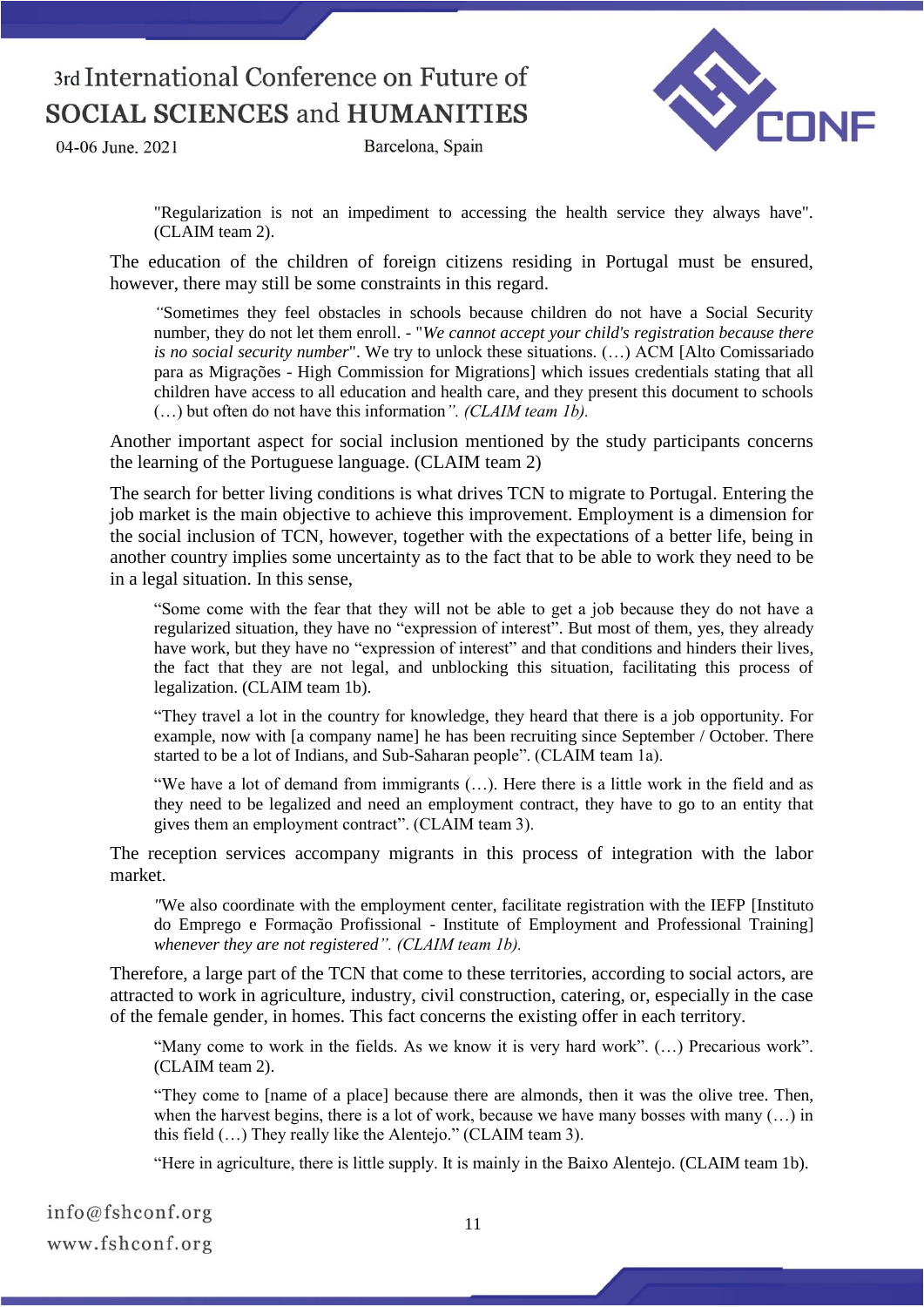04-06 June, 2021

Barcelona, Spain



Here in [name of a city] it is mainly in the factory and some civil construction. Little restoration. (CLAIM team 1a).

"There are some Brazilians who are in services at home. (CLAIM team 1b). Some 3 or 4 Brazilian ladies do work in their homes. In the Campo Maior and Elvas area, agriculture". (CLAIM team 1a).

In this segment, a guarantee of citizenship and social inclusion is related to the recognition of nationality. However, despite this being what many immigrants want, it is still *"*very residual*"*. (CLAIM team 1a).

Many of the TCNs migrate at first without their family, but family reunification, which aims to require regularization for the entry and stay of family members, is the main objective of most immigrants, but for this they need to be stabilized in the country and guarantee dignified conditions for their family.

"Most people want to bring the family, if the conditions of stability, especially financial, are met, the goal is to bring the family". (CLAIM team 1b).

"Many, when they receive their wages, go to the country of origin but they are in need here in Portugal. Then they want to do the family reunification, bring them here, to Portugal". (CLAIM team 1a).

"[an immigrant] wanted, asked how the woman could have the qualifications here, to exercise, I think the woman is a nurse. And bring the kids. Often they do not get a job or an income that allows them to have a house with decent conditions and end up failing to regroup, some end up leaving [name of a city] in search of those conditions. And some may even return to their country of origin if they fail to achieve these goals. But a large part expresses this desire". (CLAIM team 1b).

It is observed that foreigners suffer constraints to rent a house and many need social workers to intercede for them, but even so there is some discrimination on the part of the owners because they are foreigners.

"I accompanied some of them here to look for a house, and when the owner looked at them, he pulled a face. He said, "Oh yeah, but the house needs some work here." *(CLAIM team 1b)* and the house was not rented.

For reasons such as those mentioned above, TCNs are liable to rent houses in poor condition and even with some health risk.

"Either they are not mobilized, or they are houses in the historic area that are very damp and even a little degraded. But then, when they rent, they are subject to these conditions. This week we had contacts asking for beds or even mattresses because they must be sleeping on the floor". (CLAIM team 1b).

There is an overcrowding of houses on the part of foreigners as a reality.

"I know that on the street [a street name] there are at least two houses with many rooms there and these sub-Saharan people live there, and they all sleep there (...) Well, it must be a kitchen or a bathroom for I don't know how many". (CLAIM team 1a).

According to the social actors who participated in this study, some people still do not find houses to rent and then stay in an establishment that provides accommodation services, such as hostels, for example.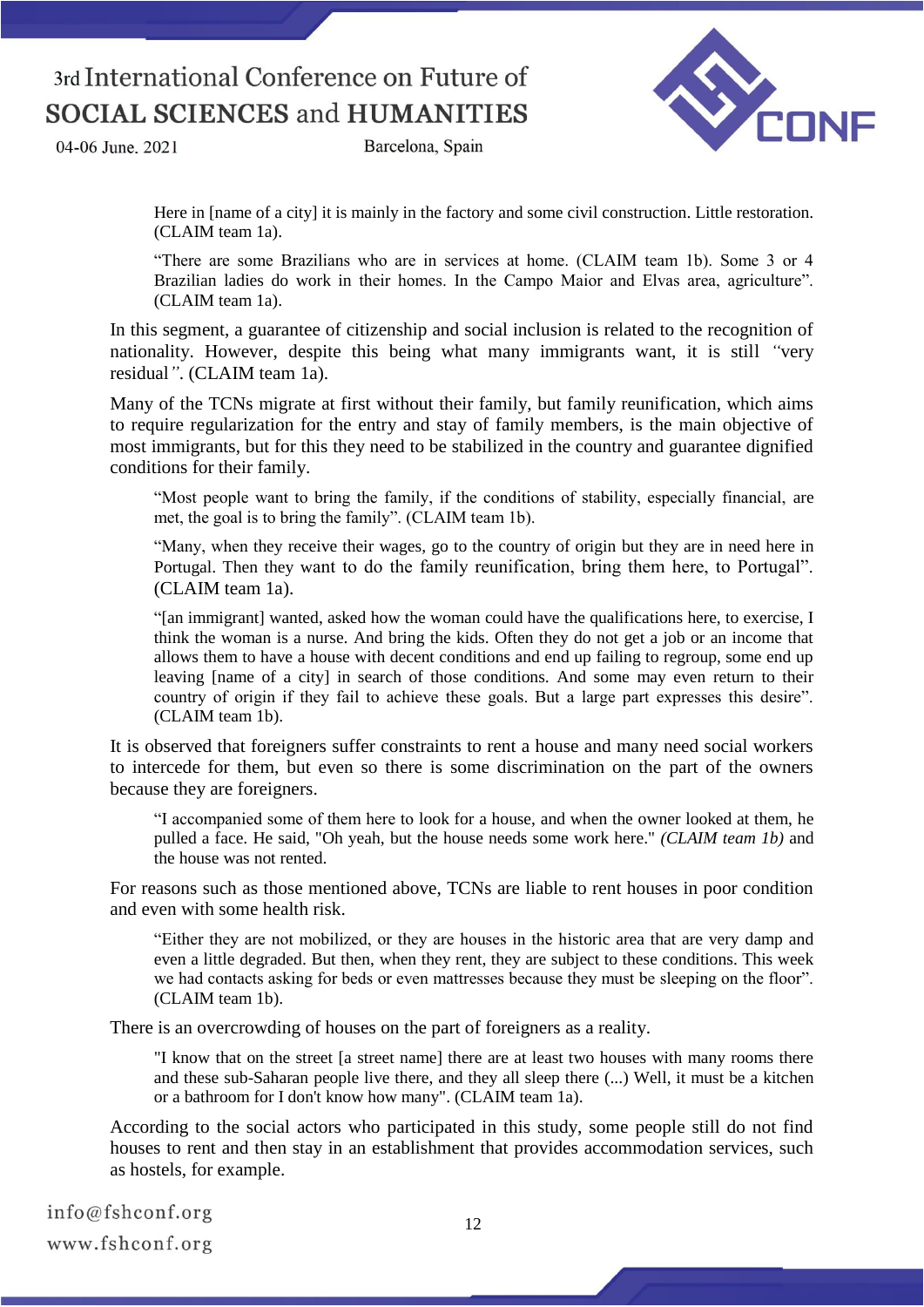04-06 June, 2021





According to our sources, even foreign citizens living in housing in these precarious conditions, what really matters to them is that they are integrated into the labor market.

"In my view, as long as they are working and that they get paid for it, this is what they are looking for". (CLAIM team 1a).

#### **3.2. Motivation for living in the Portuguese countryside**

Professional teams intend that employment is central for attracting migrants to the countryside in low-density territories. Other factors are not as relevant for them while the first requisite is satisfied. Once a job calls for immigrants, they tend to remain in the place providing that there is employment.

"While there is work, they will continue here  $[\dots]$  – In your opinion, what brings migrants to this specific region? – Jobs, job opportunities. They heard about a job opportunity." (CLAIM team 1a)

"in Lisbon, they need speak Portuguese, the language is a problem. So, they come here for work [namely in agriculture] and then they remain." (CLAIM team 2)

"employment… In the hospital, we have doctors and nurses from Spain and from Brazil. They come to work here." (CLAIM team 3)

It means that when unemployed and no job opportunities appear, migrants tend to leave a region, seeking a job in other counties or even another country,

"if they cannot find a job, they leave… residual unemployed remain here. We know a family who are unemployed who are having family and friends support and our help, but the situation is becoming unbearable". (CLAIM team 1a)

Men tend to migrate firstly and without their families. When a man has employment stability, he makes efforts to bring the family, ask for family reunification, and to be settled permanently. Brazilians seem to be an exception, families come together to Portugal but irregularly.

"They want to bring their family" (CLAIM team 1)

"they come to stay. They like to be here" (CLAIM team 2)

"Eastern people, only the man comes. And then, if conditions are guaranteed, the family comes. The Brazilians are not like them. The family comes together, illegally! And then *Let us see*!" (CLAIM team 3)

Another reason for Non-UE citizens' migrants reaching and staying in these regions are peace, security and the quality of life offered there. These constitute important dimensions that are not found in their country of origin,

"They stay because of the quality of life" (CLAIM team 2)

"They tell me that after his son-in-low had been murdered in a street, it was impossible to live in Brazil anymore." (CLAIM team 3)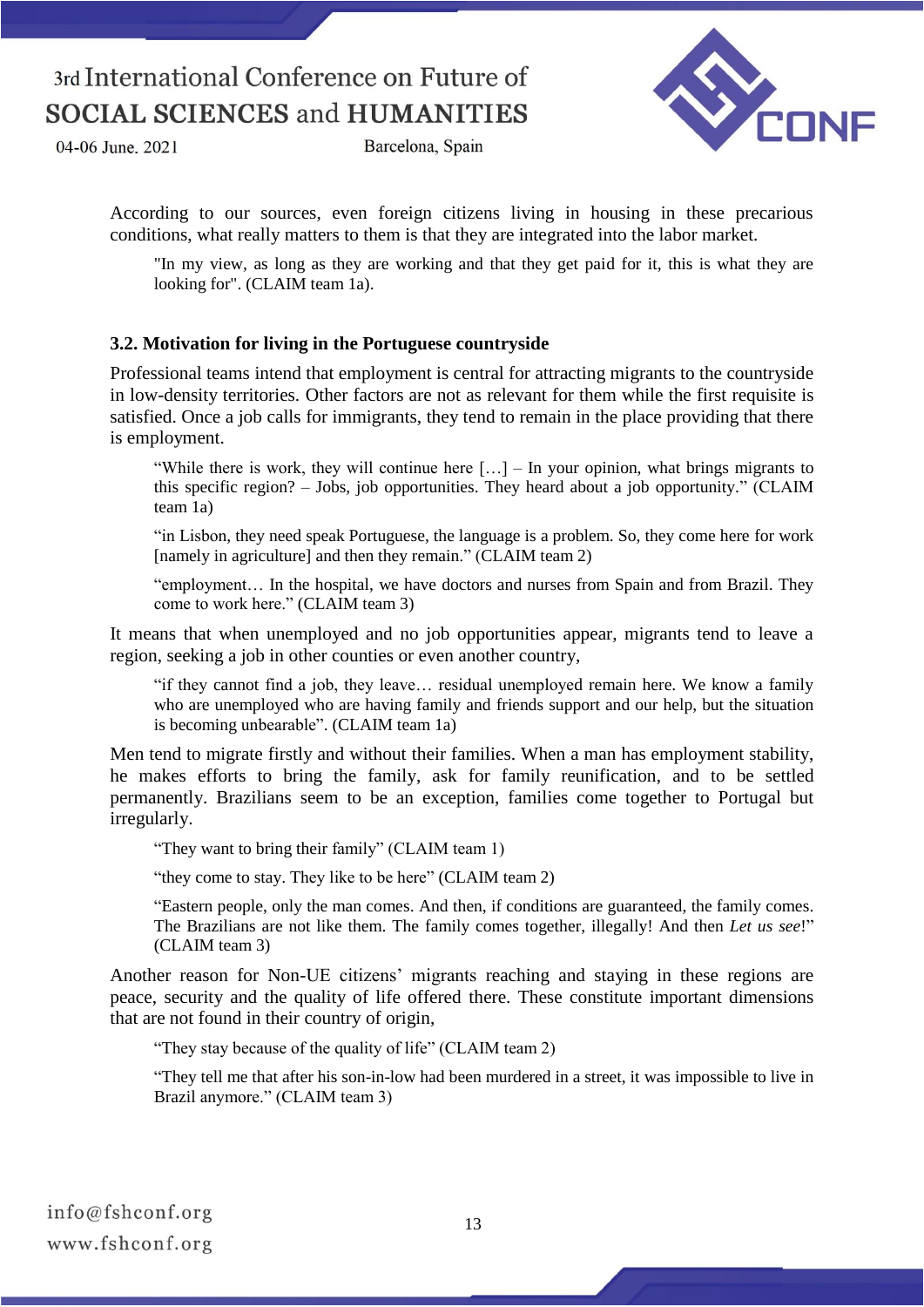04-06 June, 2021

Barcelona, Spain



#### **3.3. Migrants' regional impact**

According to the participants, migrants represent a vast contribution to the local community and economy. In professionals' narratives, no concerns are referred to about a possible negative impact of immigrants. However, the absence could complementarily represent sensibility, understanding, and empathy with migration issues, considering that practitioners manage migrants' experiences and challenges daily.

Demographic influence is consensual among the participants. In regions characterized by rural exodus, where people in active age escape to urban and coastal areas, immigrants contribute to increasing both populations in general and births. Few births are from the Portuguese because of the aging population but also because culturally it is not frequent to have more than 2 or 3 children. Immigrants come from countries where likely families have a significant number of children.

"The main part of the births is from immigrants, some years ago, children who had been born were Romanian. They were a very active community" (CLAIM team 1b)

"Portuguese have one child, they [immigrants] have four or five children" (CLAIM team 2)

"[only] One in every ten births are from the Portuguese [the rest are from immigrants]. If it weren't for immigrants there would be no people here" (CLAIM team 3).

The economic impact is solid and one of the most relevant contributions in the local development of these regions. Immigrants constitute a relevant workforce for vacancies that the Portuguese do not want to fill, namely laborious jobs. Complementary, immigrants create new workplaces for local citizens, related to the implementation of brand-new companies as restaurants and shops. They offer cultural products and services based on for instance gastronomy (restaurants and delivery of gastronomic dishes), products (stores), and aesthetics (i.e., hairdressers).

"They [immigrants] fill jobs we don't want. If it were not for immigrants, we would not have a workforce for agriculture, and agriculture is so important for our country. We must have this in mind […] a Chinese restaurant, an Indian restaurant…" (CLAIM team 2)

"in shops and other businesses, they [immigrant entrepreneurs] must have a Portuguese employee according to the law. Chinese shops, restaurants… and so on, must contract Portuguese, at least one Portuguese, or other nationalities. It is not allowed to have only a Chinese workforce. It is for social integration." (CLAIM team 3)

Although, a new tendency profile appears to emerge. Instead of just unqualified and lowincome immigrants, a wave of academic qualification, a brain drain, is on the way. Brazil, a Portuguese-speaking country, leads this wave, composed of doctors and nurses and other professions. It is not significantly representative but in the near future could present competition with locals.

"(…) doctors from Brazil and Spain in the hospital" (CLAIM team 3)

Inherent to employees are social monthly contributions to Social Security system. In places where working-age people are few and older people are several, the financial system of pensions tends to collapse.

In terms of culture, cultural diversity is considered a positive aspect by all the participants, as these territories are likely to preserve traditions and have homogeneous communities. It seems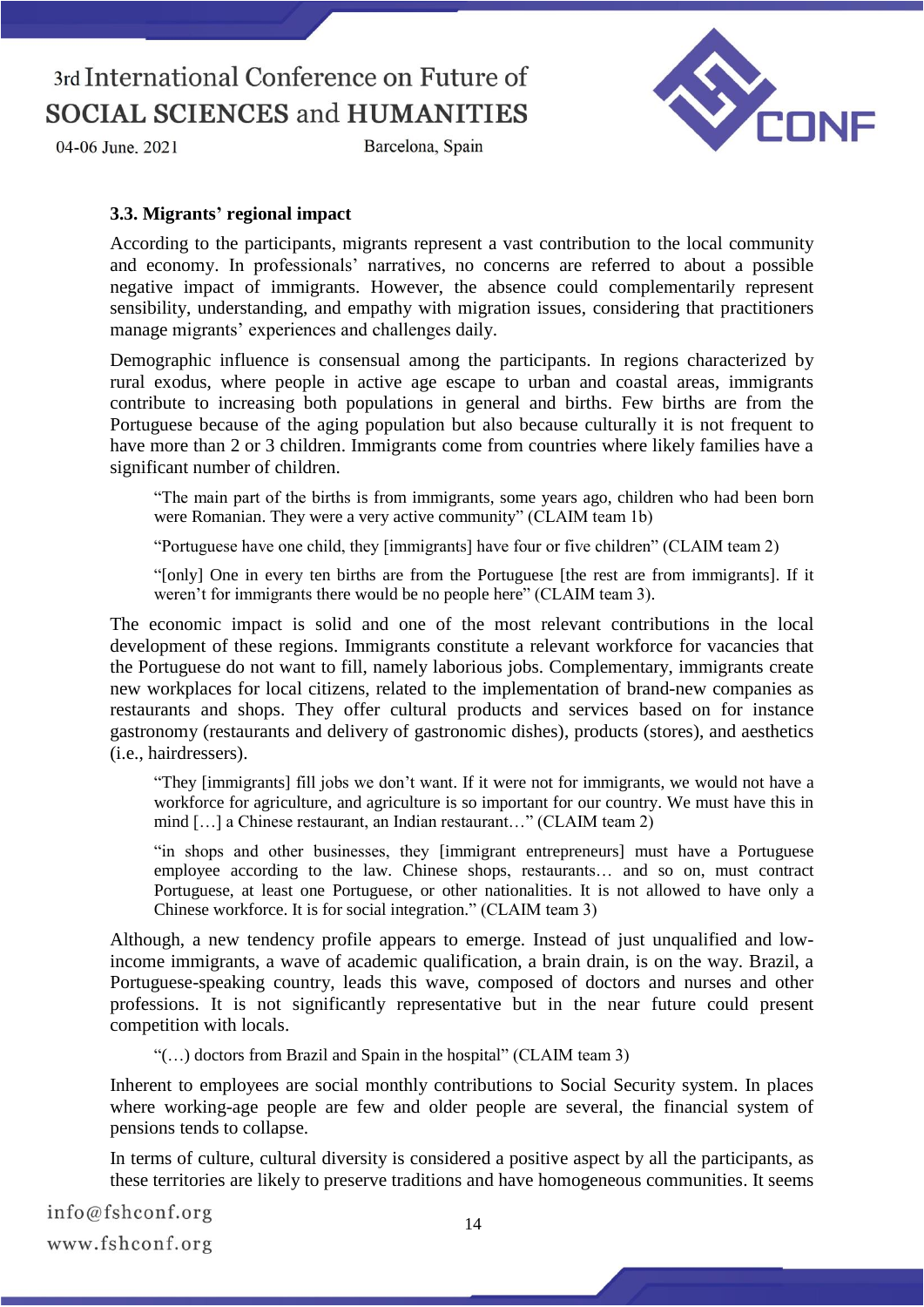04-06 June, 2021

Barcelona, Spain



to give a sense of pluralism, diversity, and richness to these places. Some cultural events are organized by social institutions to promote the social integration of diverse populations, in moments of sharing and cultural acknowledgment.

"more cultural diversity, yes..." (CLAIM team 1a)

"yes, yes, it [cultural diversity] is so beneficial!" (CLAIM team 2)

"yes, of course" (CLAIM team 3)

Associativism and the creation of institutions impacts regions, however, it seems to be relatively active. Only one of the participants showed a dynamic movement driven by immigrants.

"he [a Cape Verdean immigrant] set up the *Immigration Association of Beja*. And now he works at the city council" (CLAIM team 2)

About religion, practitioners seem to be unaware of rituals, consequently they consider that no novelty is observed. Again, Brazilian people are the most visible,

"We do not know… Catholics… and Adventist or Evangelic…? But those are Brazilian…" (CLAIM team 1a)

"They [immigrants] have the Mosque…" (CLAIM team 2)

"I don't like to talk about it… I get along with all of them very well. There is respect among people" (CLAIM team 3)

### **4. Discussion**

Portuguese immigration policy and legislation address values on social inclusion, expanding the number of citizens (Santinho, 2013; Cáritas Portuguesa, 2019; Solano & Huddleston, 2020). In Portugal, foreigners, and foreign residents (stateless persons) have the same labor, social and civic rights as Portuguese citizens.

However, there are some exceptions that include some political rights, the exercise of some public functions, and the rights and duties expressly reserved by the Constitution and the law for Portuguese citizens.

Despite these achievements in rights, the daily experience of TCNs in Portugal shows a tougher reality. An important dimension regarding the integration and inclusion of TCNs, for example, concerns, according to Capucha (2005), the enjoyment of housing with minimal comfort, in a surrounding environment, with an infrastructure and a positive image, which fosters social and enrichment of social capital. However, this level is still far from being reached for many TCNs, according to the participants of this study. TCNs are liable to rent houses in poor condition and even with certain health risks. There is an overcrowding of houses on the part of foreigners as a reality.

There is some discrimination on the part of the owners due to the fact that they are foreigners, according to the social stakeholders.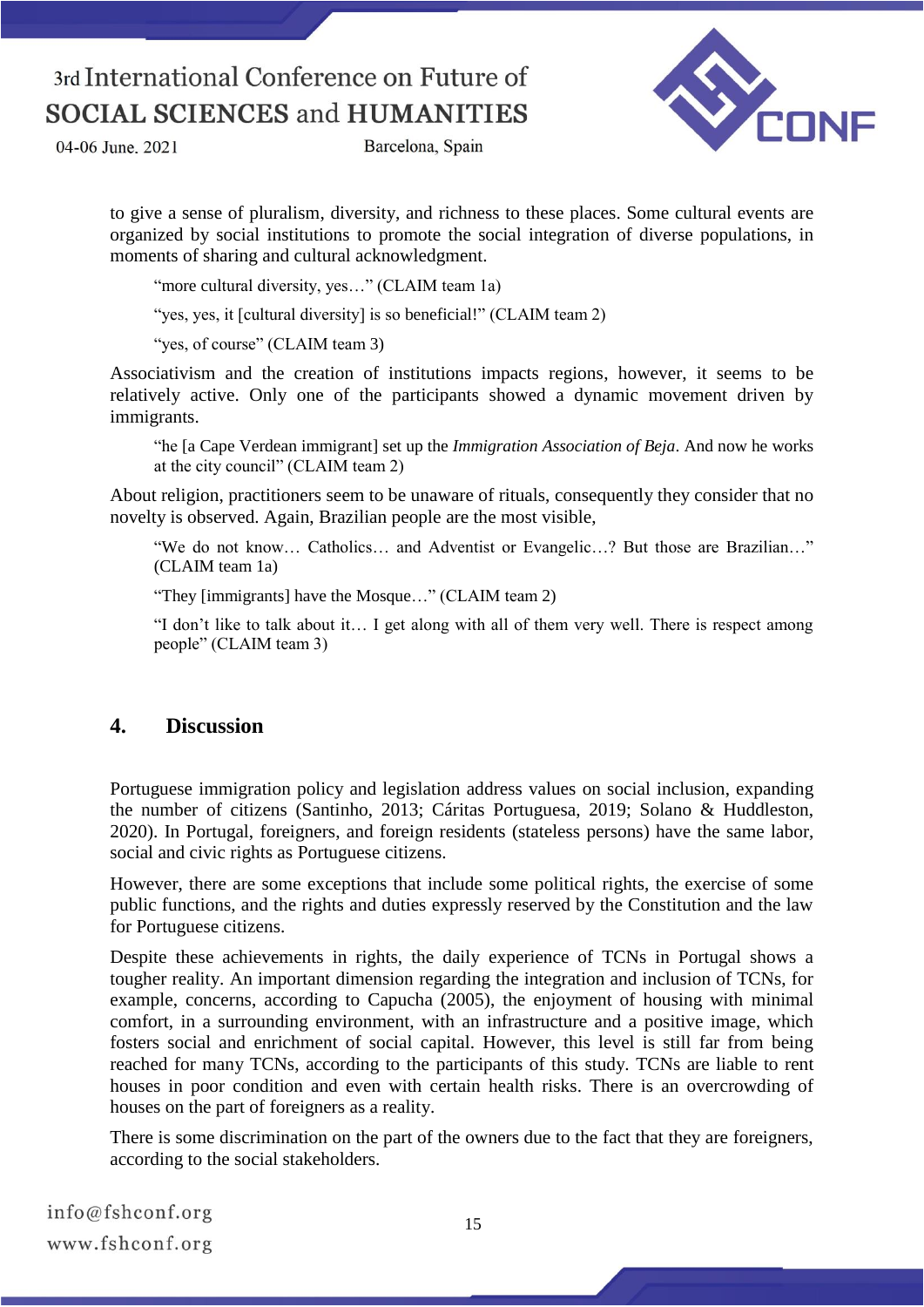04-06 June, 2021

Barcelona, Spain



In addition to this dimension, there is also a need to remove some obstacles in terms of access to education for the children of the TCN, with regard to reducing bureaucracy in the process regarding integration in schools. The reception services seek to collaborate in this regard.

Another important dimension for the social inclusion of TCNs would be the integration in the labor market, however, there is still a need to improve the working / employment conditions for most immigrants in Portugal, since they are still represented in low qualified professional categories, facing arduous working conditions and levels of insecurity. Many TCNs have jobs that are below their qualification levels, which means a process of using skills. In addition, working conditions can also bring some obstacles to providing adequate living conditions for their family members.

According to Cáritas Portuguesa (2019), social inclusion means guaranteeing equal treatment between nationals and foreigners, equal access to social support services and equal opportunities in access to education, accommodation, health and essential resources.

The same source says that the process implies the commitment, involvement, qualification and training of the whole host society. For Cáritas Portuguesa (2019) it is important to communicate the rights and duties of each stakeholder in the process of encouraging social integration.

Integration will only become a reality when representatives of public services, users of services and the general public are fully informed and involved in the proposed process. Clarifying and communicating the challenges and projects to be built together and demonstrating the benefits of an intercultural society is, therefore, a fundamental task. (Caritas Portuguesa, 2019, p. 7).

Non-EU citizens migrants seem to influence local development namely in the countryside, regions characterized by low density in terms of the resident population. The preliminary findings of this study indicate that migrants are an essential workforce for the local community especially in the agricultural sector. According to the professionals' perspective, without the presence of immigrants, agriculture would be at risk or would consist in reduced land and would have a minor representation in the national economy. Results are in line with the Kasimis' (2008) and Castro (2014) studies referring to the existence of a positive relationship between the migration dynamics and the regional development.

Demographic impact is solid, for the direct increasing of population and for new births. The same is observed in the national situation in Portugal, Oliveira (2020) states that foreigners proceed in contributing to births and that immigrants are likely younger than Portuguese citizens. As immigrants are in active age and stay in Portugal for work, they contribute to the balance of the financial retirement pension system, idea validated by Quintino (2018).

Employment, namely in agriculture, attract immigrants to the countryside. Kasimis (2008) concludes the larger agricultural practice there is, the higher immigrant manpower is demanded. It seems that immigrants do not compete against local labour force, in contrast, they meet companies' necessities, in line with Kasimis' (2008) findings. Therefore, agriculture may represent one of the reasons for the increase of foreigners in the Alentejo. However, a wave of highly qualified immigrants is emerging and in the near future, it could represent a problem for natives as in these regions few job opportunities exist for skilled trades. Political decision-makers should pay attention and follow closely this tendency.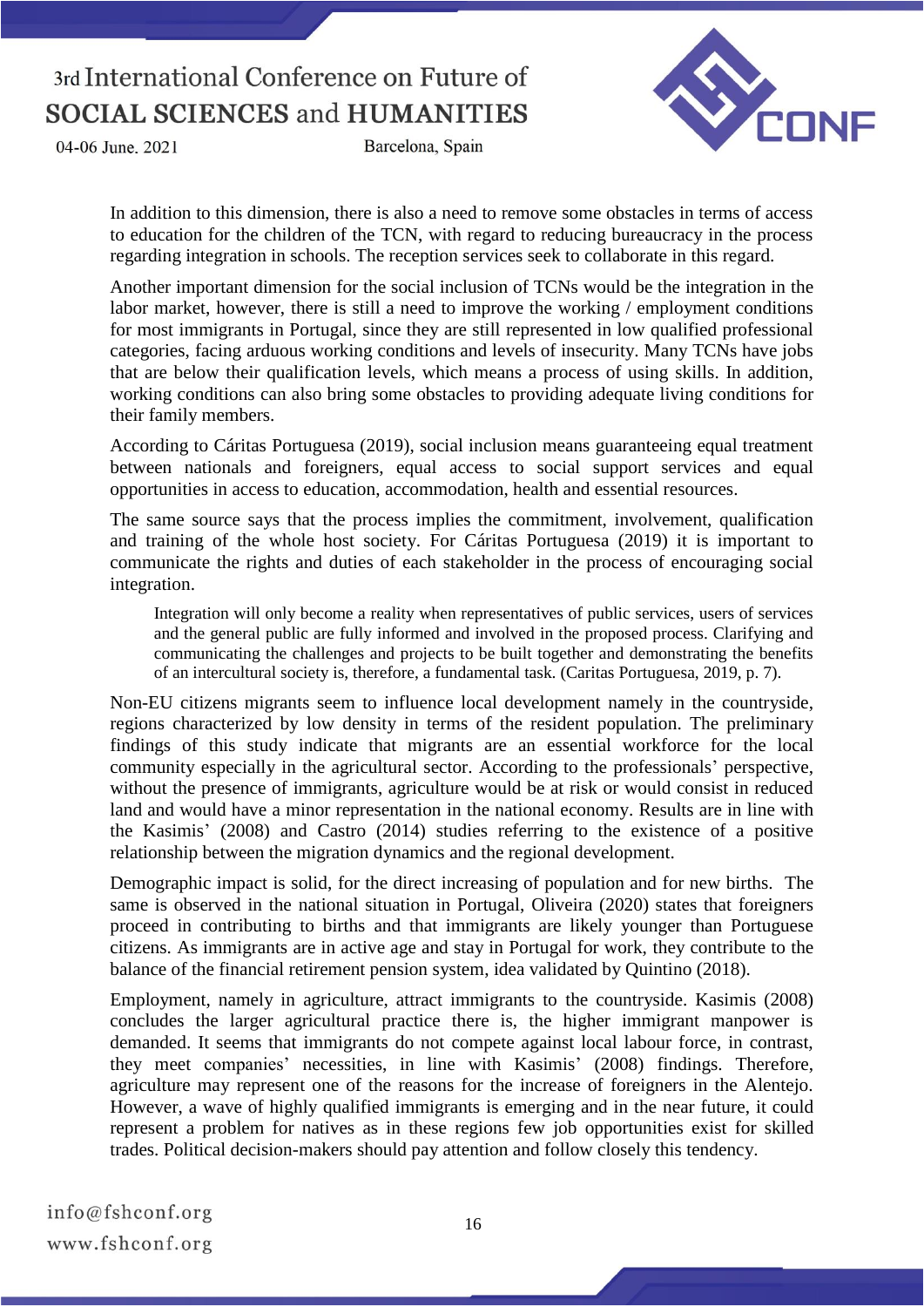04-06 June, 2021

Barcelona, Spain



The economic impact is solid, not just because of the workforce but also because immigrants establish new companies that create jobs for the immigrants and simultaneously for natives. Immigrants offer new products and services to the local community.

However, cultural impact, associative, and religious diversity is referred to but relatively focused as a relevant contribution to local development.

Castro (2014) points out that immigrants in these regions contribute as producers (businesses, job creation, services and products offered to local population); consumers (local services and products, home purchase); buildings rehabilitators (real estate); demographic (increase population, mainly working-age groups); sociocultural (volunteer, cultural and educational sharing).

No concerns about a possible negative impact of migration are referred to by the participants of this study, in line with the Portalegre social diagnosis (Câmara Municipal de Portalegre, 2006) saying the answers demonstrated a moderated or high probability of changes provoked by immigrants' local presence.

### **5. Conclusion**

It is intended that this study contributes to a deeper comprehension of the impact of Non-EU citizens migrants, namely in low density territories. Also, for social and economic policy and in what way the Government benefits should be conducted in these regions. In spite of a low number and concentration of migration in these regions, it is relevant. When compared to the issues in migrants' countries of origin, it is understood the attraction of those territories.

While Portugal is well recognized internationally on migrant's integration policy (Solano & Huddleston, 2020) and presents legislation progresses, the literature (Santinho, 2013; Cáritas Portuguesa, 2019) highlights the importance of change in the political and society paradigm. Migrants, whatever, their status is, should be given the citizenship recognition in terms of rights, a real social inclusion policy.

Preliminary conclusions suggest that professionals' practices reduce migrants' daily obstacles and facilitate access to public services, promoting social inclusion. Agriculture represents a central reason for foreigners increase in the Alentejo. As a result of foreigners being younger and of childbearing and working age (Oliveira, 2020), an urgent investment is needed to balance migrants allocation in the national territory.

Considering a work in progress study, several limitations emerge. Further research should focus on community Social Work, that is, a research action project to be implemented.

As for implications for policy and practice, we suggest a strategic policy to establish migrants in the countryside; more labour inspections to be carried out, and public services professionals to be provided with more training.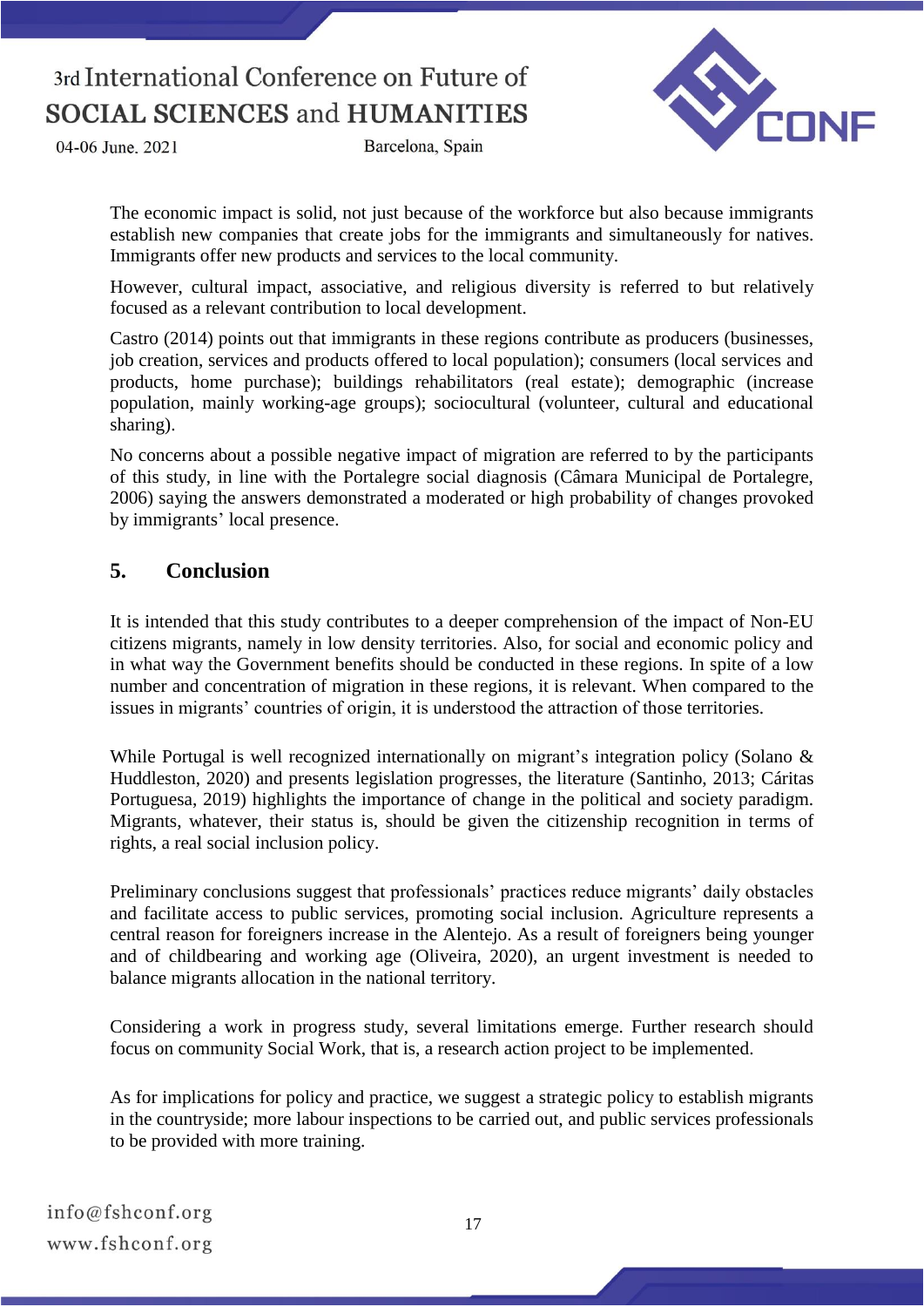

Barcelona, Spain



### **References**

- Câmara Municipal de Portalegre (2006). Diagnóstico sobre a situação social dos imigrantes no concelho de Portalegre.
- Capucha, L. (2005). Desafios da Pobreza. Oeiras: Celta Editora.
- Cáritas Portuguesa. (2019). Migrações e desenvolvimento em Portugal. Avançar nas práticas: rumo à inclusão e coesão social. Cáritas Portuguesa.
- Castro, F. (2014). Imigração e Desenvolvimento em Regiões de Baixas Densidades. Imprensa da Universidade de Coimbra. DOI http://dx.doi.org/10.14195/978-989-26-0706-1 Common Home. Series. Disponível em https://www.plataformaongd.pt/uploads/subcanais2/casacomum-pt-digital.pdf.
- Costa, C. (2017). A mediação comunitária como mecanismo de inclusão de refugiados. Disponível em [https://repositorio.iscte-iul.pt/handle/10071/14809.](https://repositorio.iscte-iul.pt/handle/10071/14809)
- Flick, U. (2005). Métodos Qualitativos na Investigação Científica [Qualitative Research Methods]. Monitor – Projetos e Edições, Lda.
- Góis, P. & Marques, J. C. (2018). Retrato de um Portugal migrante: a evolução da emigração, da imigração e do seu estudo nos últimos 40 anos, *e-cadernos CES* [online], 29| 2018. URL: [http://journals.openedition.org/eces/3307;](http://journals.openedition.org/eces/3307) DOI: [https://doi.org/10.4000/eces.3307.](https://doi.org/10.4000/eces.3307)
- Kasimis, C. (2008). "O novo papel dos imigrantes nas economias rurais da Europa do Sul". In Papademetriou, Demetrios G. (eds.). A Europa e os seus Imigrantes no Século XXI, Fundação Luso-Americana para o Desenvolvimento, pp.211-242.
- Lei n.º 28/2019. Diário da República n.º 63/2019, Série I de 2019-03-29. Assembleia da República.
- Lei n.º 83-A/2013, de 30 de dezembro. Lei de Bases da Segurança Social. Assembleia da República.
- Lei n.º 95/2019, de 04 de setembro de 2019. Lei de Bases da Saúde. Assembleia da República.
- Lei Orgânica n.º 2/2020, de 10 de novembro de 2020. Lei da Nacionalidade. Assembleia da República.
- Machado, F. L. (2003), "Etnicidade e sociabilidades dos guineenses em Portugal", in Cordeiro, G. I., Baptista, L. V., & Costa, A. F. (orgs.) (2003), Etnografias Urbanas, Celta Editora, pp. 131-142.
- Martins, I. (2015). Políticas de imigração e integração: intervenção do Serviço Social. Intervenção Social, Lisbon, n. 46 (2.º semester 2015). [http://repositorio.ulusiada.pt/bitstream/11067/4317/1/is\\_46\\_2015\\_4.pdf](http://repositorio.ulusiada.pt/bitstream/11067/4317/1/is_46_2015_4.pdf)
- Oliveira, C. R. (2020). Indicadores de integração de imigrantes: relatório estatístico anual 2019. Imigração em Números. Relatórios Anuais 5. Observatório das Migrações. [https://www.om.acm.gov.pt/documents/58428/383402/Relat%C3%B3rio+Estat%C3%ADstic](https://www.om.acm.gov.pt/documents/58428/383402/Relat%C3%B3rio+Estat%C3%ADstico+Anual+2020+-+Indicadores+de+Integra%C3%A7%C3%A3o+de+Imigrantes/472e60e5-bfff-0eeb104-5e364f4d6a63) [o+Anual+2020+-+Indicadores+de+Integra%C3%A7%C3%A3o+de+Imigrantes/472e60e5](https://www.om.acm.gov.pt/documents/58428/383402/Relat%C3%B3rio+Estat%C3%ADstico+Anual+2020+-+Indicadores+de+Integra%C3%A7%C3%A3o+de+Imigrantes/472e60e5-bfff-0eeb104-5e364f4d6a63) [bfff-0eeb104-5e364f4d6a63](https://www.om.acm.gov.pt/documents/58428/383402/Relat%C3%B3rio+Estat%C3%ADstico+Anual+2020+-+Indicadores+de+Integra%C3%A7%C3%A3o+de+Imigrantes/472e60e5-bfff-0eeb104-5e364f4d6a63)